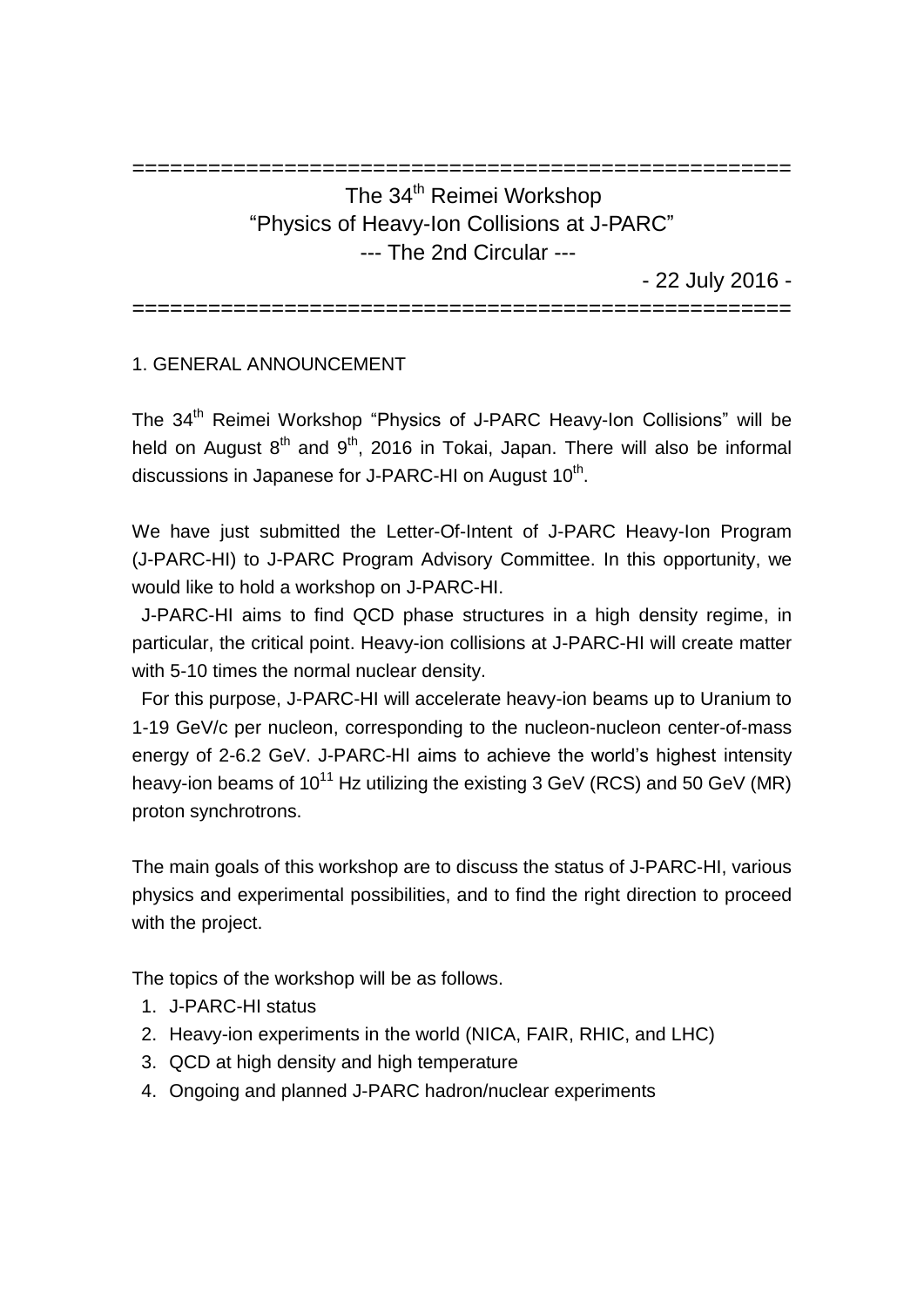#### 2. ORGANIZERS

Chair:

Hiroyuki Sako (ASRC/J-PARC, JAEA)

Advisory Board:

 Shoji Nagamiya (RIKEN/JAEA/KEK), KenIchi Imai (ASRC, JAEA), Michikazu Kinsho (J-PARC, JAEA), Makoto Oka (ASRC, JAEA / Tokyo Tech.)

## Local Organizing Committee:

Tatsuya Chujo (Univ. of Tsukuba), Kazunori Itakura (J-PARC, KEK), Shoichi Hasegawa (ASRC/J-PARC, JAEA), Hiroyuki Harada (J-PARC, JAEA), Masakiyo Kitazawa (Osaka Univ. / KEK), Toshiki Maruyama (ASRC, JAEA), Kyoichiro Ozawa (J-PARC, KEK), Pranab Saha (J-PARC, JAEA), Takao Sakaguchi (BNL), Susumu Sato (ASRC/J-PARC, JAEA), Kiyoshi Tanida (ASRC, JAEA), Hitoshi Sugimura (ASRC, JAEA)

Host Institute:

Advanced Science Research Center, Japan Atomic Energy Agency

#### 3. AGENDA

The tentative agenda for the workshop is as follows.

| 2016/8/8        | <b>Workshop First Day</b>                       |             |              |
|-----------------|-------------------------------------------------|-------------|--------------|
| $9:30 - 9:40$   | Greetings                                       | S. Maekawa  | <b>JAEA</b>  |
| $9:40 - 10:00$  | J-PARC status                                   | N. Saito    | J-PARC/KEK   |
| $10:00 - 10:30$ | J-PARC-HI Overview                              | H. Sako     | <b>JAEA</b>  |
| $10:30 - 10:45$ | Break                                           |             |              |
| $10:45 - 11:15$ | Accelerator Overview                            | H. Harada   | JAEA         |
| $11:15 - 11:45$ | <b>Recalling AGS</b>                            | H. Hamagaki | Nagasaki IAS |
| $11:45 - 12:15$ | Some topics in Hot and Dense matter in QCD      | T. Kunihiro | Kyoto Univ   |
| $12:15 - 12:20$ | Photo Session                                   |             |              |
| $12:20 - 13:40$ | Lunch                                           |             |              |
| $13:40 - 14:10$ | NICA physics                                    | D. Blaschke | Univ Wroscow |
|                 | Experiments with relativistic heavy ions at the | E. A.       |              |
| 14:10-14:40     | Nuclotron-NICA complex                          | Strokovsky  | JINR         |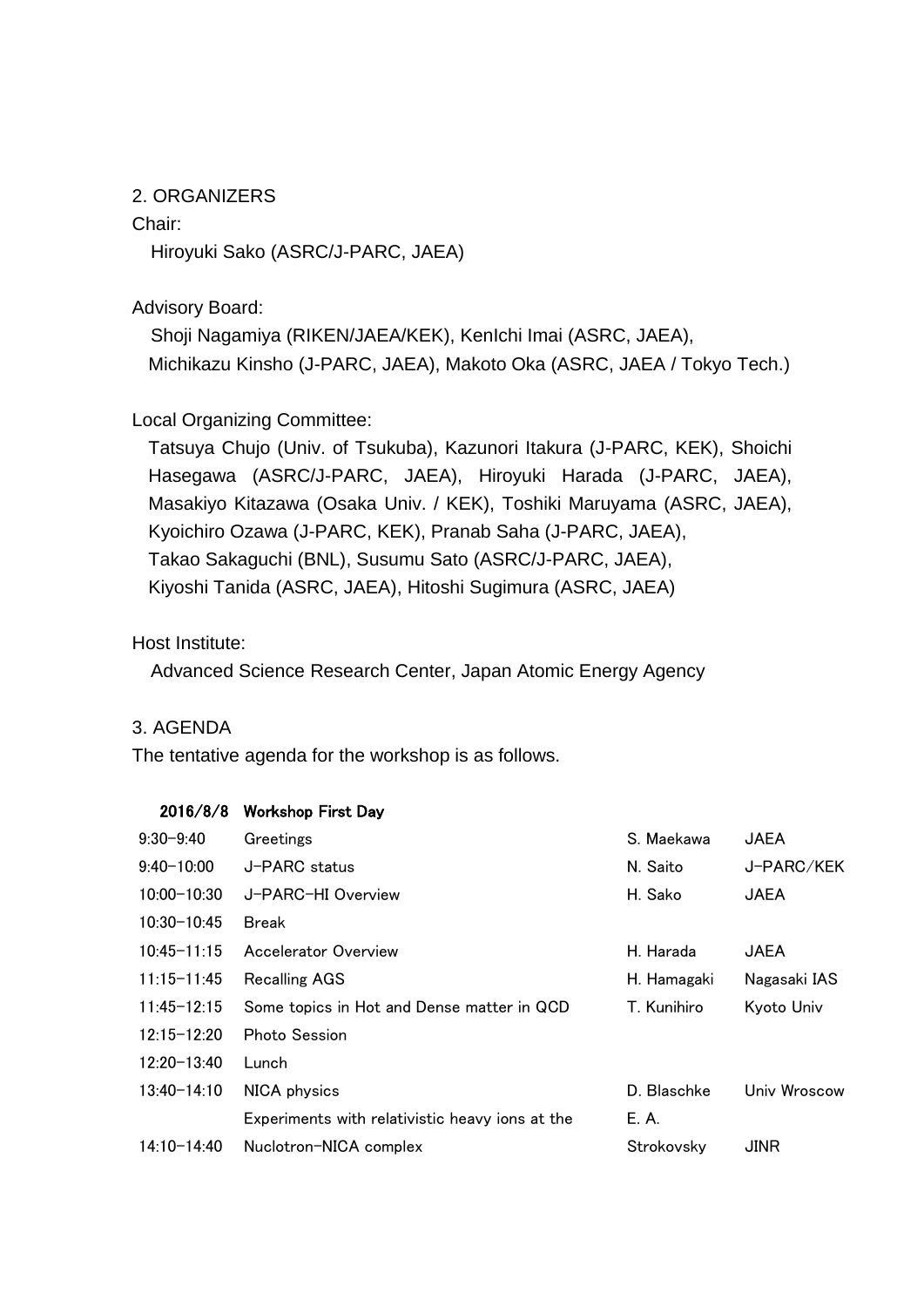|                 | The CBM experiment at FAIR and its Silicon              |              |               |
|-----------------|---------------------------------------------------------|--------------|---------------|
| 14:40-15:10     | Tracking System - status of development -               | J. Heuser    | GSI           |
|                 | Prospects for heavy flavour measurements with the       |              |               |
| $15:10 - 15:40$ | ALICE inner tracker upgrade                             | M. Kweon     | Inha Univ     |
| $15:40 - 16:10$ | <b>Break</b>                                            |              |               |
| $16:10 - 16:40$ | Initial state fluctuations from SPS to LHC              | J. Milosevic | Univ Belgrade |
|                 | Mass modification of hadrons associated with partial    |              |               |
| $16:40 - 17:10$ | chiral symmetry restoration in nuclear matter           | M. Harada    | Nagoya Univ   |
| 17:10-17:40     | STAR-BES                                                | D. Cebra     | U.C. Davis    |
| 18:00-20:00     | <b>Banquet</b>                                          |              |               |
|                 |                                                         |              |               |
| 2016/8/9        | <b>Workshop Second Day</b>                              |              |               |
|                 | Hadron-Hadron interaction from Femtoscopic              |              |               |
| $9:00 - 9:30$   | Correlation in Heavy Ion Collisions                     | K. Morita    | <b>YITP</b>   |
|                 | Modifications of meson spectral functions in nuclear    |              | Yonsei        |
| $9:30 - 10:00$  | matter                                                  | P. Gubler    | Univ          |
|                 | Exploring EOS of NS matter by gravitational waves       |              |               |
| $10:00 - 10:30$ | from NS binary                                          | Y. Sekiguchi | Toho Univ     |
| $10:30 - 10:50$ | break                                                   |              |               |
| $10:50 - 11:20$ | J-PARC E16                                              | K. Ozawa     | <b>KEK</b>    |
| $11:20 - 11:50$ | J-PARC E50                                              | H. Noumi     | <b>RCNP</b>   |
| 11:50-12:40     | Lunch                                                   |              |               |
| 12:40-14:00     | J-PARC Tour (Hadron Experimental Facility)              |              |               |
| 14:00-14:30     | Hadron physics                                          | H. Ohnishi   | <b>RIKEN</b>  |
|                 | Directed flow in heavy-ion collisions as a probe of the |              |               |
| 14:30-14:50     | first order phase transition                            | A. Ohnishi   | <b>YITP</b>   |
| 14:50-15:10     | D meson modification in finite density                  | T. Suenaga   | Nagoya U      |
| $15:10 - 15:30$ | contributed talk 3                                      | <b>TBA</b>   |               |
| 15:30-15:40     | break                                                   |              |               |
| 15:40-16:30     | Collaborative discussion and Summary                    | H. Sako      |               |

#### J-PARC-HI Informal Meeting (Discussions in

| $2016/8/10$ Japanese) |                                   |              |             |
|-----------------------|-----------------------------------|--------------|-------------|
| $9:00 - 9:30$         | Introduction and J-PARC-HI status | H. Sako      | JAEA        |
| $9:30 - 10:00$        | Accelerator project for J-PARC-HI | H. Harada    | <b>JAEA</b> |
| 10:00-10:30           | Hadron facility and MR for HI     | K. H. Tanaka | <b>KFK</b>  |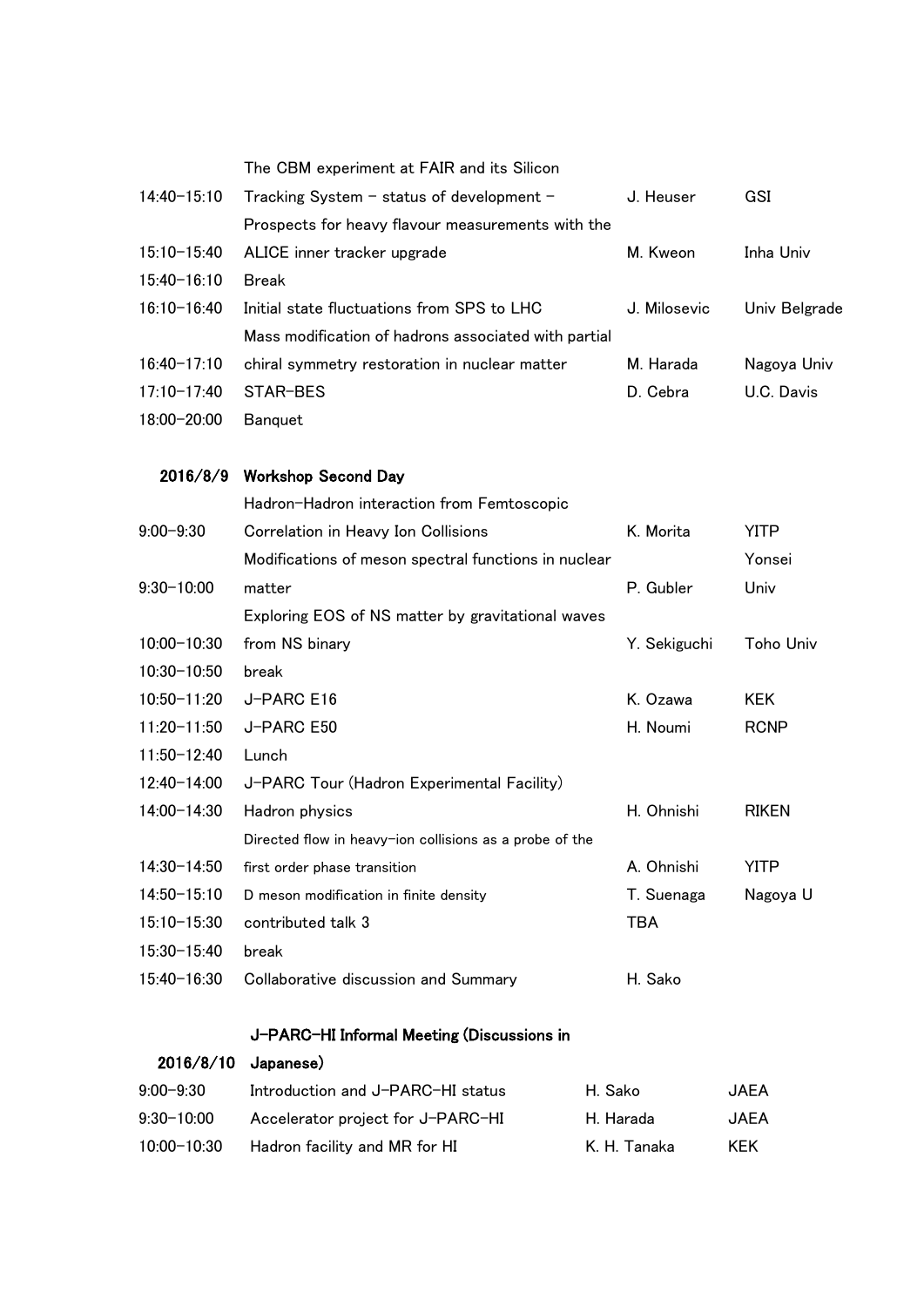| $10:30 - 10:50$ | break                                        |              |                  |
|-----------------|----------------------------------------------|--------------|------------------|
| $10:50 - 11:20$ | QCD phycics at J-PARC-HI                     | T. Sakaguchi | BNL              |
| $11:20-11:40$   | Hadron physics at J-PARC-HI                  | H. Tamura    | Tohoku Univ      |
| $11:40-12:10$   | Keywords for J-PARC-HI                       | M. Kitazawa  | Osaka Univ       |
| $12:10-13:30$   | Lunch                                        |              |                  |
| $13:30 - 14:20$ | How to proceed with large acceletor projects | S. Nagamiya  | <b>RIKEN</b>     |
| $14:20 - 14:50$ | Theoretical supports for RHIC                | M. Asakawa   | Osaka Univ       |
|                 | Discussions in Nuclear Physics Committee     |              |                  |
| $14:50 - 15:10$ | for J-PARC-HI                                | K. Ozawa     | KEK.             |
| $15:10 - 15:30$ | break                                        |              |                  |
| $15:30 - 16:00$ | Theoretical supports for J-PARC-HI           | A. Ohnishi   | YITP, Kyoto Univ |
| $16:00 - 17:00$ | How to proceed with J-PARC-HI                | H. Sako      | JAEA             |

We accept contributed talks in the afternoon session on Aug. 9, and there will also be a session for open discussions. Those who would like to present a contributed talk should apply in the registration form in the web page shown below.

- 4. INVITED SPEAKERS OF REIMEI WORKSHOP (confirmed)
	- D. Blaschke (University of Wroclaw)
	- D. Cebra (University of California, Davis)
	- P. Gubler (Yonsei University)
	- H. Hamagaki (Nagasaki Institute of Applied Science)
	- H. Harada (J-PARC/Japan Atomic Energy Agency)
	- M. Harada (Nagoya University)
	- J. Heuser (GSI)
	- T. Kunihiro (Kyoto University)
	- M. Kweon (Inha University)
	- J. Milosevic (University of Belgrade)
	- K. Morita (YITP, Kyoto University)
	- H. Noumi (RCNP, University of Osaka)
	- H. Ohnishi (RIKEN, RCNP, University of Osaka)
	- K. Ozawa (J-PARC/KEK)
	- H. Sako (Japan Atomic Energy Agency)
	- Y. Sekiguchi (Toho University)
	- E.A. Strokovsky (Joint Institute of Nuclear Research)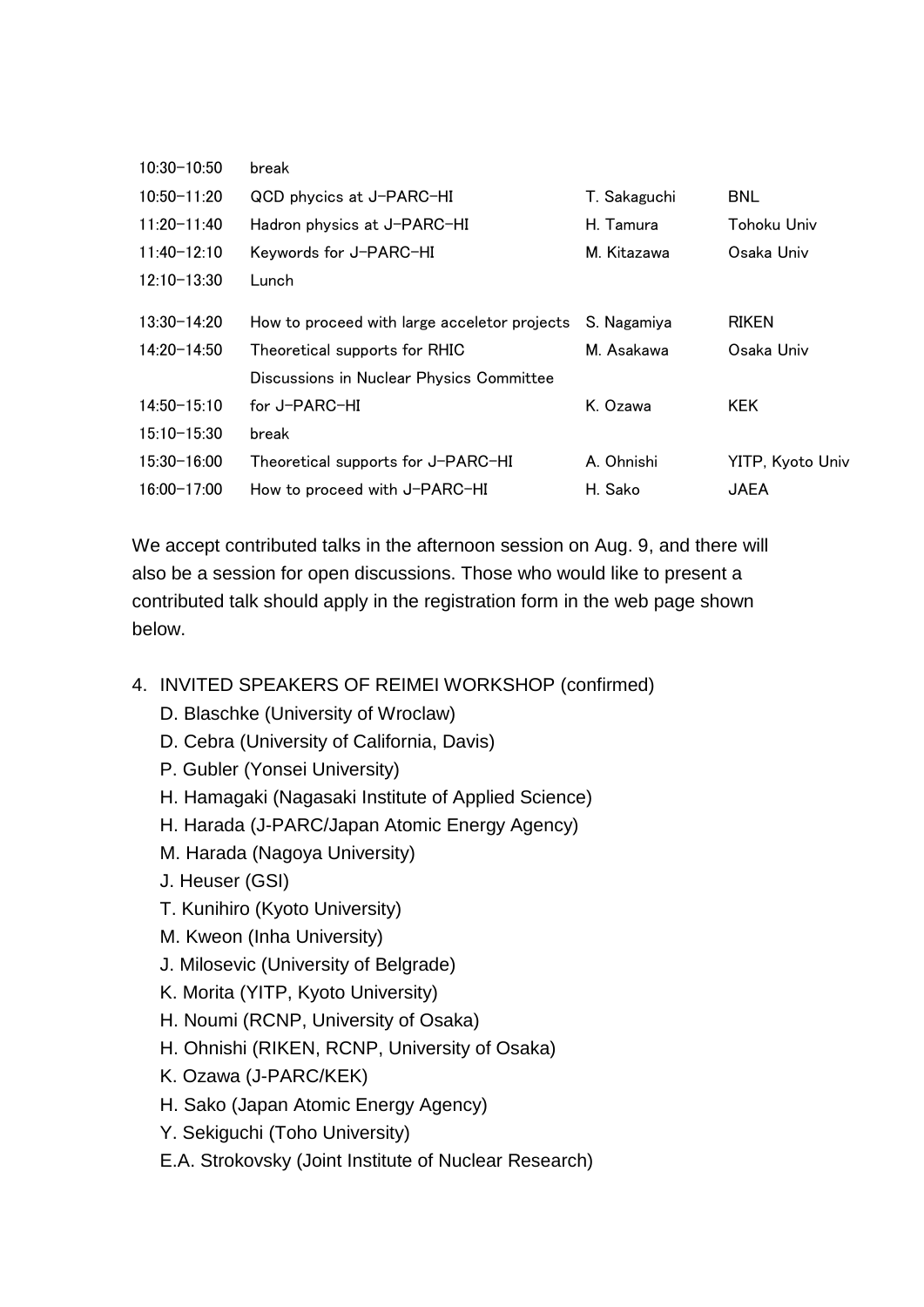#### 5. CONFERENCE VENUE

The workshop site is KEK Tokai Building 1, Room 116, whose address is; 203-1 Shirakata, Tokai-mura, Naka-gun, Ibaraki, 319-1195,JAPAN

## 6. ACCOMODATION

A limited number of rooms are reserved at J-PARC Tokai Dormitory and JAEA Masago International Lodging for the workshop near the venue. Participants should request a room in a registration form in the workshop web page. LOC will select one of the two dormitories for each participant.

# 7. J-PARC TOUR

We plan to have a J-PARC Tour for J-PARC Hadron Experimental Facility in the lunch time of Aug 9. Please check your participation in the registration form. NOTE: During the tour, please bring your passport with you (foreign participants), and bring one or two of the following ID's (Japanese participants) in order to enter J-PARC site.

ID's required for Japanese participants to enter J-PARC cite:

・運転免許証またはパスポート

または

・住民基本台帳カード(写真なし)、住民票、健康保険証、年金手帳、学生証い ずれか 2 種類

# 8. REGISTRATION

Registration fee is about 1,000 JPY. **The deadline of registration was extended to July 31**. Registration form is in the web page

#### 9. BANQUET

Banquet is planned in Aug 8 evening. The cost is about 5,000 JPY. Please check your participation in the registration form.

# 10. LUNCH

Since only a few restaurants are around the venue, we prepare for lunch boxes. The cost per lunch box will be about 1,000 JPY. Please reserve it in the registration form.